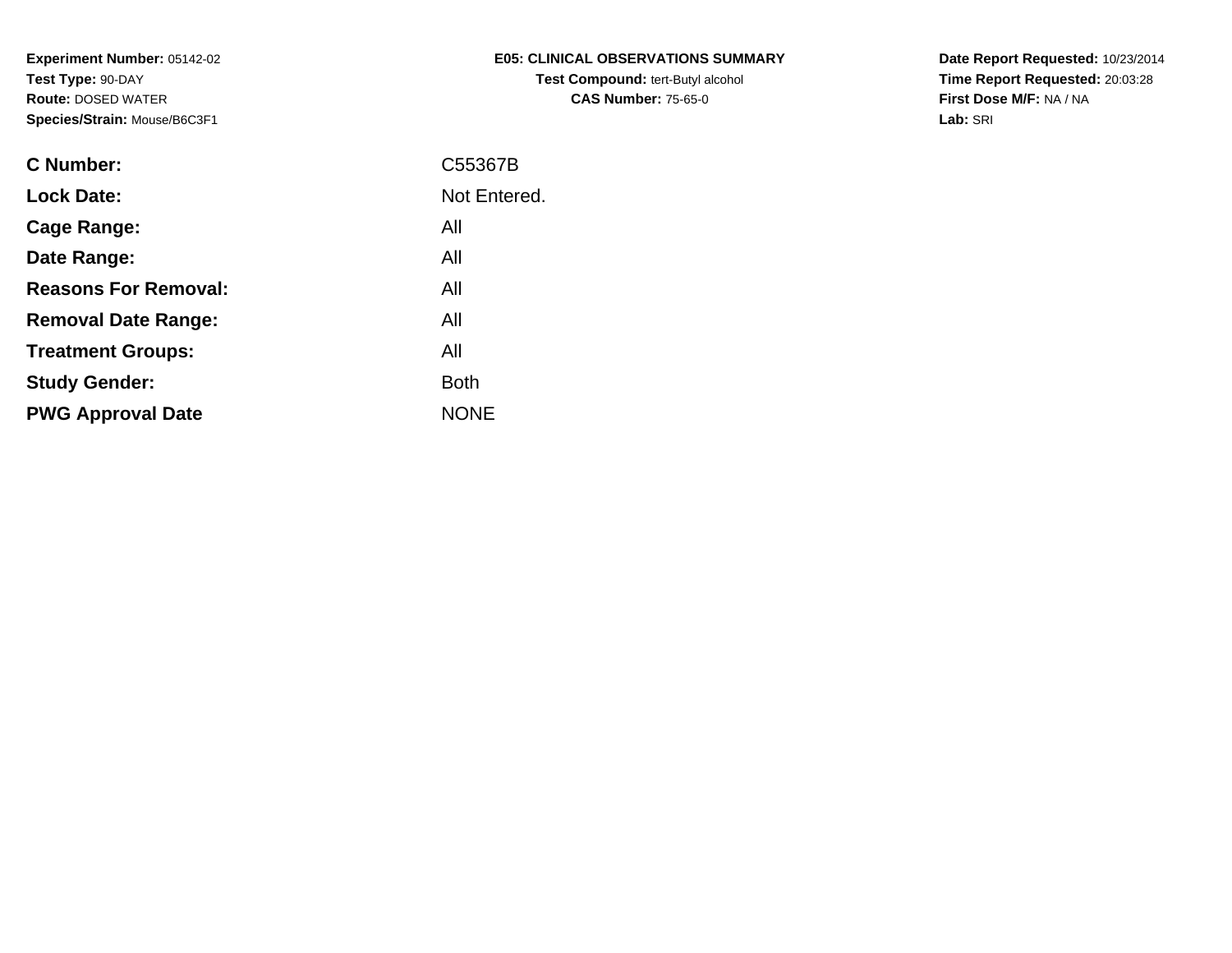#### **E05: CLINICAL OBSERVATIONS SUMMARYTest Compound:** tert-Butyl alcohol **CAS Number:** 75-65-0

**Date Report Requested:** 10/23/2014**Time Report Requested:** 20:03:28**First Dose M/F:** NA / NA**Lab:** SRI

**SEX :MALE WEEK: 14**

| <b>OBSERVATIONS</b>   | $0.0\%$         |                         | 0.25%           |                       | 0.5%            |                  | 1.0%            |                         |
|-----------------------|-----------------|-------------------------|-----------------|-----------------------|-----------------|------------------|-----------------|-------------------------|
|                       | <b>CURRENT*</b> | TOTAL+                  | <b>CURRENT*</b> | TOTAL+                | <b>CURRENT*</b> | TOTAL+           | <b>CURRENT*</b> | TOTAL+                  |
| Abnormal Posture      | 0/0             | 0/10                    | 0/0             | 0/10                  | 0/0             | 0/10             | 0/0             | 0/10                    |
| Alopecia              | 0/0             | 0/10                    | $0/0$           | 2/10<br><b>DAY 21</b> | 0/0             | 1/10<br>DAY 1    | 0/0             | 0/10                    |
| Discoloration<br>Tail | 0/0             | 1/10<br>DAY 77          | $0/0$           | 0/10                  | 0/0             | 0/10             | 0/0             | 0/10                    |
| Dyspnea               | 0/0             | 0/10                    | $0/0$           | 0/10                  | 0/0             | 0/10             | 0/0             | 0/10                    |
| Emaciated             | 0/0             | 0/10                    | 0/0             | 0/10                  | 0/0             | 0/10             | 0/0             | 0/10                    |
| Hypoactivity          | 0/0             | 0/10                    | 0/0             | 0/10                  | 0/0             | 0/10             | 0/0             | $1/10$<br><b>DAY 49</b> |
| Ruffled Fur           | 0/0             | $5/10$<br><b>DAY 49</b> | 0/0             | 0/10                  | 0/0             | $2/10$<br>DAY 49 | 0/0             | 3/10<br><b>DAY 49</b>   |
| Tremors               | 0/0             | 0/10                    | 0/0             | 0/10                  | 0/0             | 0/10             | 0/0             | 0/10                    |

\* ANIMALS WITH OBSERVATION IN CURRENT PERIOD / TOTAL ANIMALS OBSERVED IN CURRENT PERIOD (WITHIN 7 DAYS OF RUN DATE)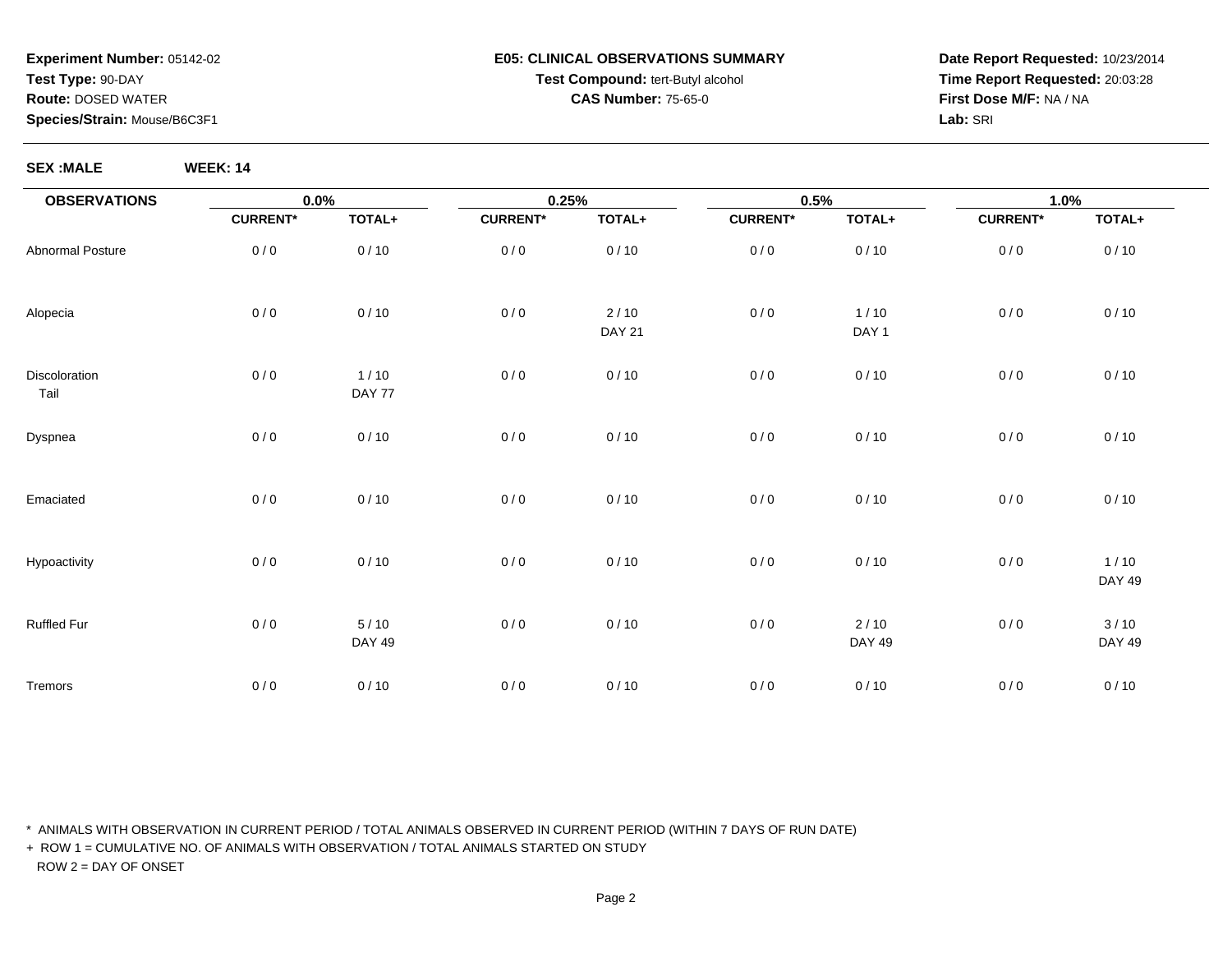#### **E05: CLINICAL OBSERVATIONS SUMMARYTest Compound:** tert-Butyl alcohol **CAS Number:** 75-65-0

**Date Report Requested:** 10/23/2014**Time Report Requested:** 20:03:28**First Dose M/F:** NA / NA**Lab:** SRI

**SEX :MALE WEEK: 14**

| <b>OBSERVATIONS</b> | $0.0\%$         |        | 0.25%           |             | 0.5%            |        | 0%،             |        |
|---------------------|-----------------|--------|-----------------|-------------|-----------------|--------|-----------------|--------|
|                     | <b>CURRENT*</b> | TOTAL+ | <b>CURRENT*</b> | TOTAL+      | <b>CURRENT*</b> | TOTAL+ | <b>CURRENT*</b> | TOTAL+ |
| Urine Stain         | 0 / 0           | 0/10   | 0/0             | / 10<br>U / | 0 / C           | ງ / 10 |                 | 0/10   |

<sup>\*</sup> ANIMALS WITH OBSERVATION IN CURRENT PERIOD / TOTAL ANIMALS OBSERVED IN CURRENT PERIOD (WITHIN 7 DAYS OF RUN DATE)

<sup>+</sup> ROW 1 = CUMULATIVE NO. OF ANIMALS WITH OBSERVATION / TOTAL ANIMALS STARTED ON STUDYROW 2 = DAY OF ONSET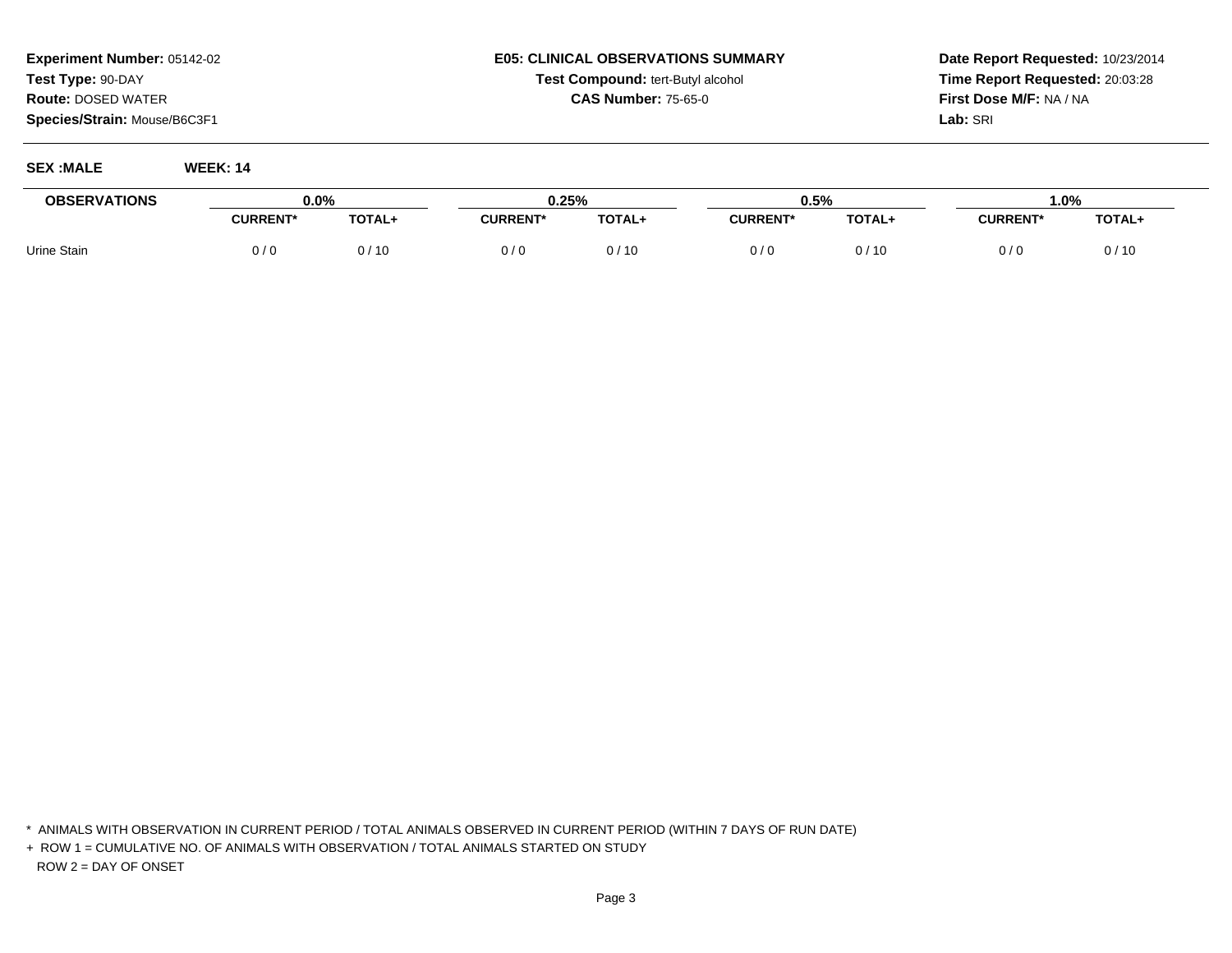**SEX :MALE WEEK: 14**

#### **E05: CLINICAL OBSERVATIONS SUMMARYTest Compound:** tert-Butyl alcohol **CAS Number:** 75-65-0

**Date Report Requested:** 10/23/2014**Time Report Requested:** 20:03:28**First Dose M/F:** NA / NA**Lab:** SRI

| <b>OBSERVATIONS</b>   | 2.0%            |               | 4.0%            |               |
|-----------------------|-----------------|---------------|-----------------|---------------|
|                       | <b>CURRENT*</b> | TOTAL+        | <b>CURRENT*</b> | TOTAL+        |
| Abnormal Posture      | 0/0             | 0/10          | 0/0             | 1/10          |
|                       |                 |               |                 | <b>DAY 28</b> |
| Alopecia              | 0/0             | $1/10$        | 0/0             | 0/10          |
|                       |                 | <b>DAY 56</b> |                 |               |
| Discoloration<br>Tail | 0/0             | 0/10          | 0/0             | 0/10          |
| Dyspnea               | 0/0             | 0/10          | 0/0             | $1/10$        |
|                       |                 |               |                 | <b>DAY 28</b> |
| Emaciated             | 0/0             | 1/10          | 0/0             | 0/10          |
|                       |                 | <b>DAY 42</b> |                 |               |
| Hypoactivity          | 0/0             | 0/10          | 0/0             | 0/10          |
|                       |                 |               |                 |               |
| Ruffled Fur           | 0/0             | 4/10          | 0/0             | 3/10          |
|                       |                 | <b>DAY 49</b> |                 | DAY 49        |
| Tremors               | 0/0             | 0/10          | 0/0             | $1/10$        |
|                       |                 |               |                 | <b>DAY 28</b> |

\* ANIMALS WITH OBSERVATION IN CURRENT PERIOD / TOTAL ANIMALS OBSERVED IN CURRENT PERIOD (WITHIN 7 DAYS OF RUN DATE)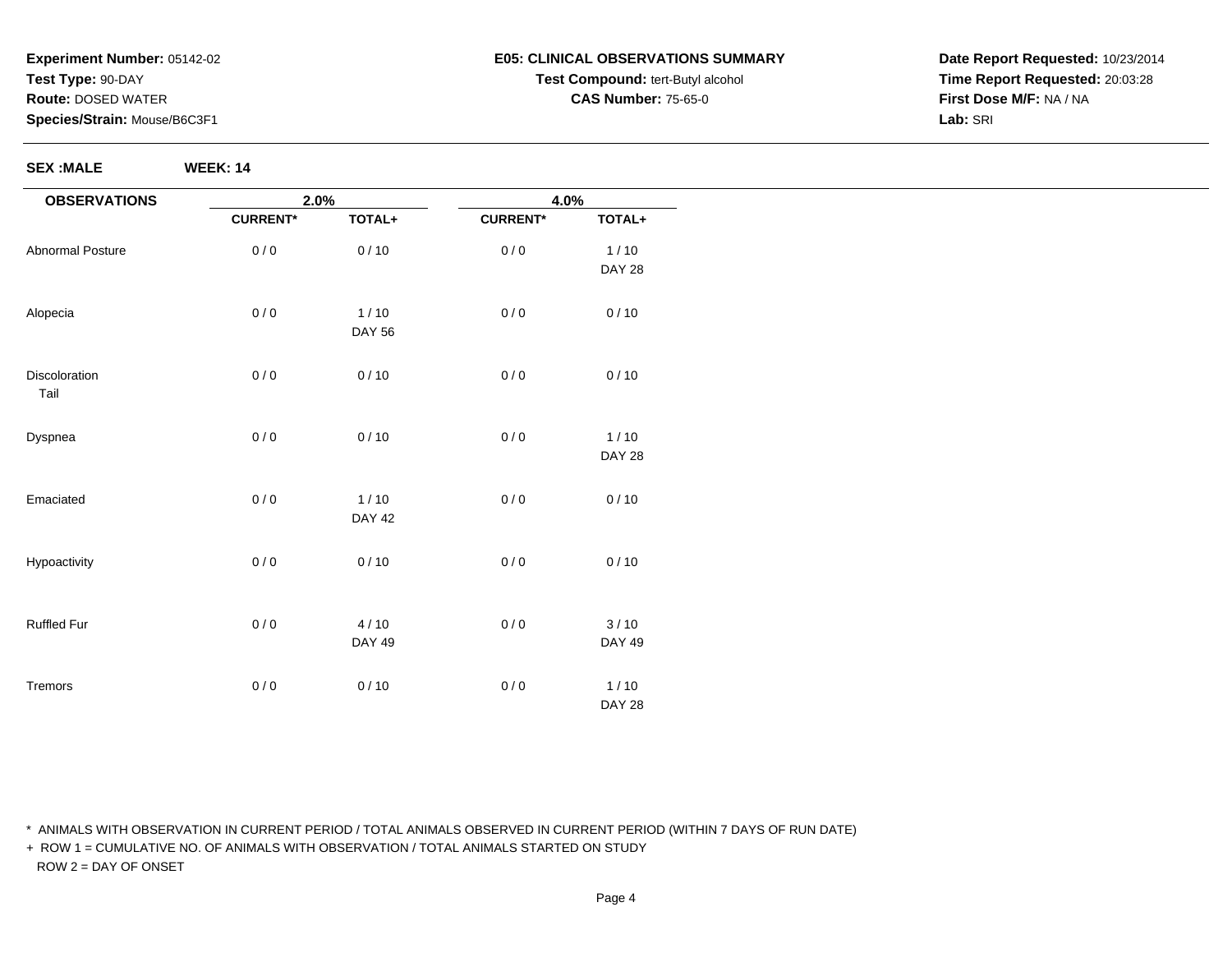**SEX :MALE WEEK: 14**

# **E05: CLINICAL OBSERVATIONS SUMMARYTest Compound:** tert-Butyl alcohol **CAS Number:** 75-65-0

**Date Report Requested:** 10/23/2014**Time Report Requested:** 20:03:28**First Dose M/F:** NA / NA**Lab:** SRI

| $\sim$              |                 |                  |                 |        |
|---------------------|-----------------|------------------|-----------------|--------|
| <b>OBSERVATIONS</b> | 2.0%            |                  | 4.0%            |        |
|                     | <b>CURRENT*</b> | <b>TOTAL+</b>    | <b>CURRENT*</b> | TOTAL+ |
| Urine Stain         | 0/0             | 1 / 10<br>DAY 49 | 0/0             | 0/10   |

\*\*\*END OF MALE DATA\*\*\*

\* ANIMALS WITH OBSERVATION IN CURRENT PERIOD / TOTAL ANIMALS OBSERVED IN CURRENT PERIOD (WITHIN 7 DAYS OF RUN DATE)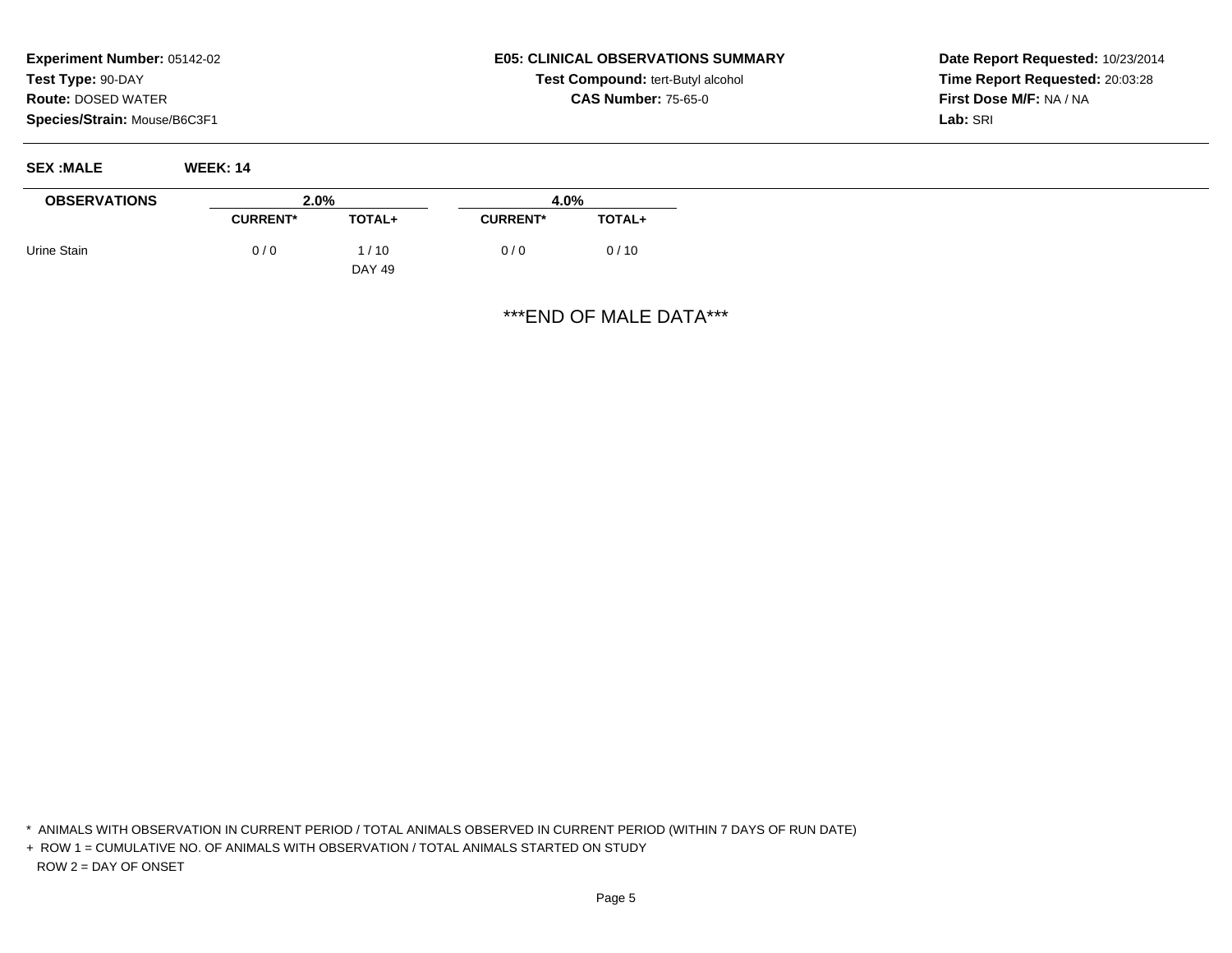#### **E05: CLINICAL OBSERVATIONS SUMMARYTest Compound:** tert-Butyl alcohol **CAS Number:** 75-65-0

**Date Report Requested:** 10/23/2014**Time Report Requested:** 20:03:28**First Dose M/F:** NA / NA**Lab:** SRI

#### **SEX :FEMALE WEEK: 14**

| <b>OBSERVATIONS</b> | 0.0%            |                       | 0.25%           |                       | 0.5%            |                         | 1.0%            |        |  |
|---------------------|-----------------|-----------------------|-----------------|-----------------------|-----------------|-------------------------|-----------------|--------|--|
|                     | <b>CURRENT*</b> | TOTAL+                | <b>CURRENT*</b> | TOTAL+                | <b>CURRENT*</b> | TOTAL+                  | <b>CURRENT*</b> | TOTAL+ |  |
| Alopecia            | 0/0             | 1/10<br><b>DAY 21</b> | 0/0             | 1/10<br><b>DAY 35</b> | 0/0             | $1/10$<br><b>DAY 21</b> | 0/0             | 0/10   |  |
| Emaciated           | 0/0             | 0/10                  | 0/0             | 0/10                  | 0/0             | 0/10                    | 0/0             | 0/10   |  |
| Pallor              | 0/0             | 0/10                  | 0/0             | 1/10<br><b>DAY 14</b> | 0/0             | 0/10                    | 0/0             | 0/10   |  |
| <b>Ruffled Fur</b>  | 0/0             | 0/10                  | 0/0             | 0/10                  | 0/0             | 0/10                    | 0/0             | 0/10   |  |

\* ANIMALS WITH OBSERVATION IN CURRENT PERIOD / TOTAL ANIMALS OBSERVED IN CURRENT PERIOD (WITHIN 7 DAYS OF RUN DATE)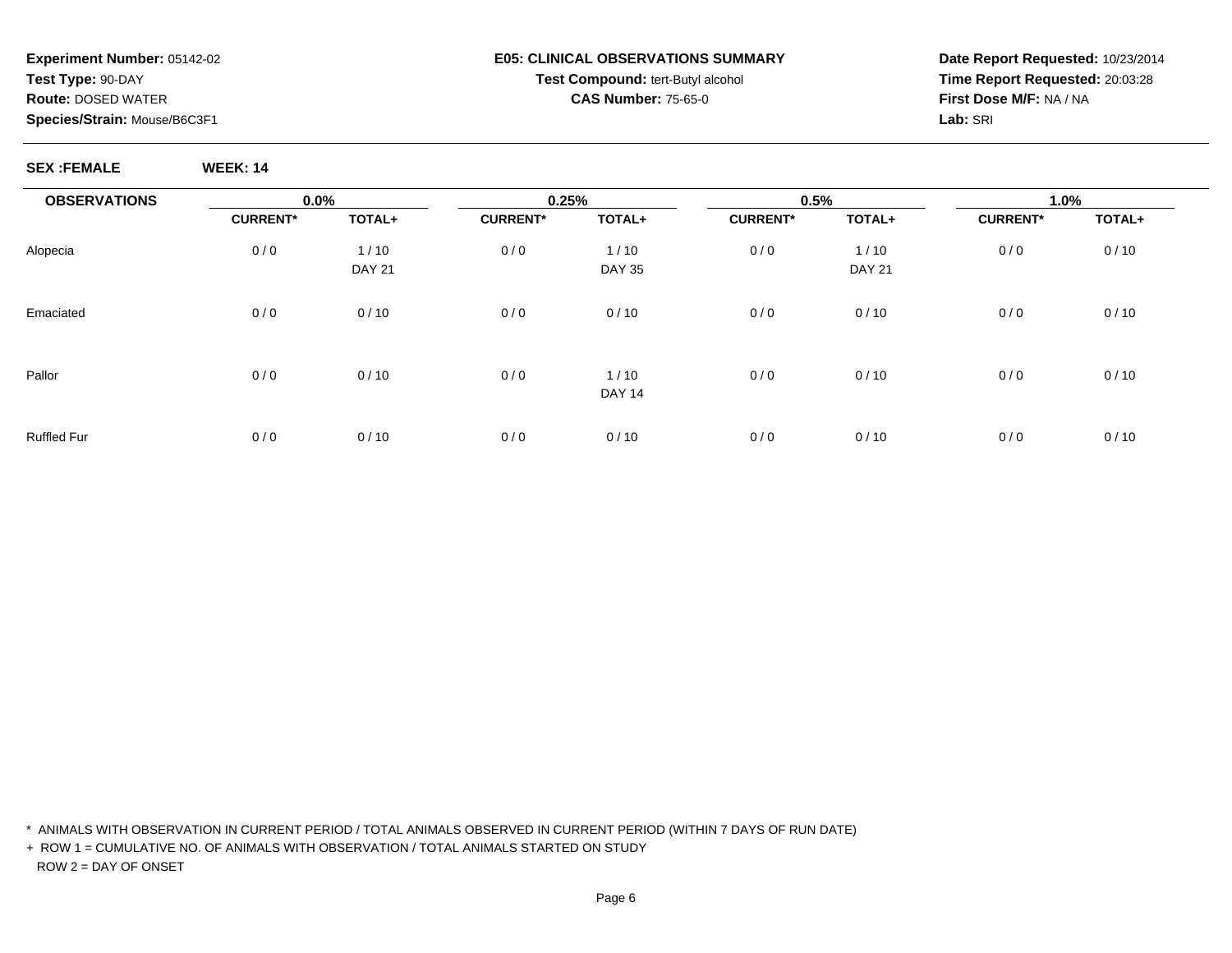#### **E05: CLINICAL OBSERVATIONS SUMMARYTest Compound:** tert-Butyl alcohol **CAS Number:** 75-65-0

**Date Report Requested:** 10/23/2014**Time Report Requested:** 20:03:28**First Dose M/F:** NA / NA**Lab:** SRI

**SEX :FEMALE WEEK: 14**

| <b>OBSERVATIONS</b> | 2.0%            |               | 4.0%            |               |
|---------------------|-----------------|---------------|-----------------|---------------|
|                     | <b>CURRENT*</b> | TOTAL+        | <b>CURRENT*</b> | TOTAL+        |
| Alopecia            | 0/0             | 0/10          | 0/0             | $1/10$        |
|                     |                 |               |                 | <b>DAY 49</b> |
| Emaciated           | 0/0             | 1/10          | 0/0             | $1/10$        |
|                     |                 | <b>DAY 56</b> |                 | <b>DAY 56</b> |
| Pallor              | 0/0             | 0/10          | 0/0             | 0/10          |
|                     |                 |               |                 |               |
| <b>Ruffled Fur</b>  | 0/0             | 0/10          | 0/0             | $1/10$        |
|                     |                 |               |                 | <b>DAY 42</b> |

\* ANIMALS WITH OBSERVATION IN CURRENT PERIOD / TOTAL ANIMALS OBSERVED IN CURRENT PERIOD (WITHIN 7 DAYS OF RUN DATE)